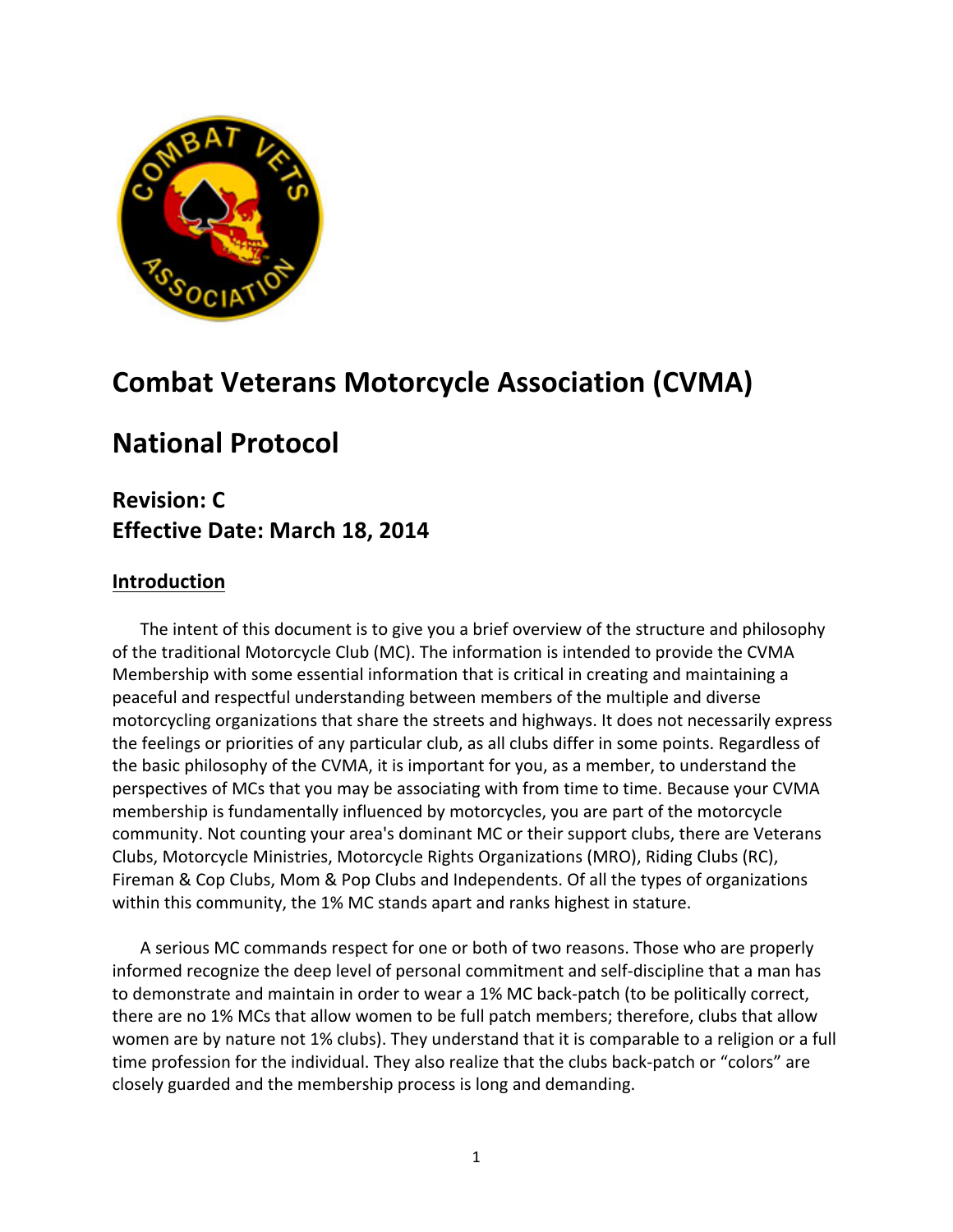They respect patch-holders for what they have accomplished by being able to earn and keep the patch they wear. This respect is born out of recognition of dedication and accomplishment. They had a long-standing acquaintance/associate and their attitude and overall conduct was well known and in most cases, the patch-holder was a "hang around" with the club for at least a year. They were then either a "probate" or "prospect" for the club from one to two years before they were awarded their patch.

Those who are less informed see only the surface. They see the vigilance of mutual support. The potential dangers of invoking a response from a well-organized unit that travels in numbers and is always prepared for confrontation. They know that no one can provoke one club member without having to answer to the entire club, and that such an answer is a point of honor that must come, to the last man. The type of respect that this generates is one that is born out of fear. This is especially true as it pertains to those persons outside of the motorcycle community. This segment of society is by far the larger, and therefore represents a larger market for any fundraising activities that the club might undertake.

It stands to reason that cultivating a relationship with these people is important. To be perceived by them as "biker trash" would be a disadvantage to the club. Therefore, they will conduct themselves as upstanding citizens and good neighbors. Their goal is to be admired and respected by the general public, rather than feared. The serious MC will conduct itself publicly in a highly professional manner. They will not go out of their way to cause trouble or to present themselves as an intimidating force without purpose or provocation.

There are less significant clubs, depending on their area and region, whose membership is made up of equally less significant individuals. These clubs, without a continual show of strength, would have no respect at all. The majority of these types of clubs are short lived; however, the general public does not draw a distinction between different club colors. In many cases, they simply can't tell the difference and we are all "biker trash" to them. If one club causes a problem that reaches the public sector, the offending club's actual identity is either confused or ignored and the heat comes down on everyone within the motorcycle community. However, MCs tend to police themselves in order to avoid such incidents.

There is also a natural hierarchy that is recognized between motorcycle clubs themselves. The strongest and most established club will assume charge of the particular area or state in which they ride. This dominant club will for reasons that are beneficial to all:

- Authorize the establishment of new clubs within the state.
- Will disband clubs that cause continual problems.
- Act as mediators to resolve problems between existing clubs.
- Step in and enforce their own solution if the feuding clubs cannot come to terms on their own.
- Provide a communications link and coordinate intra club events.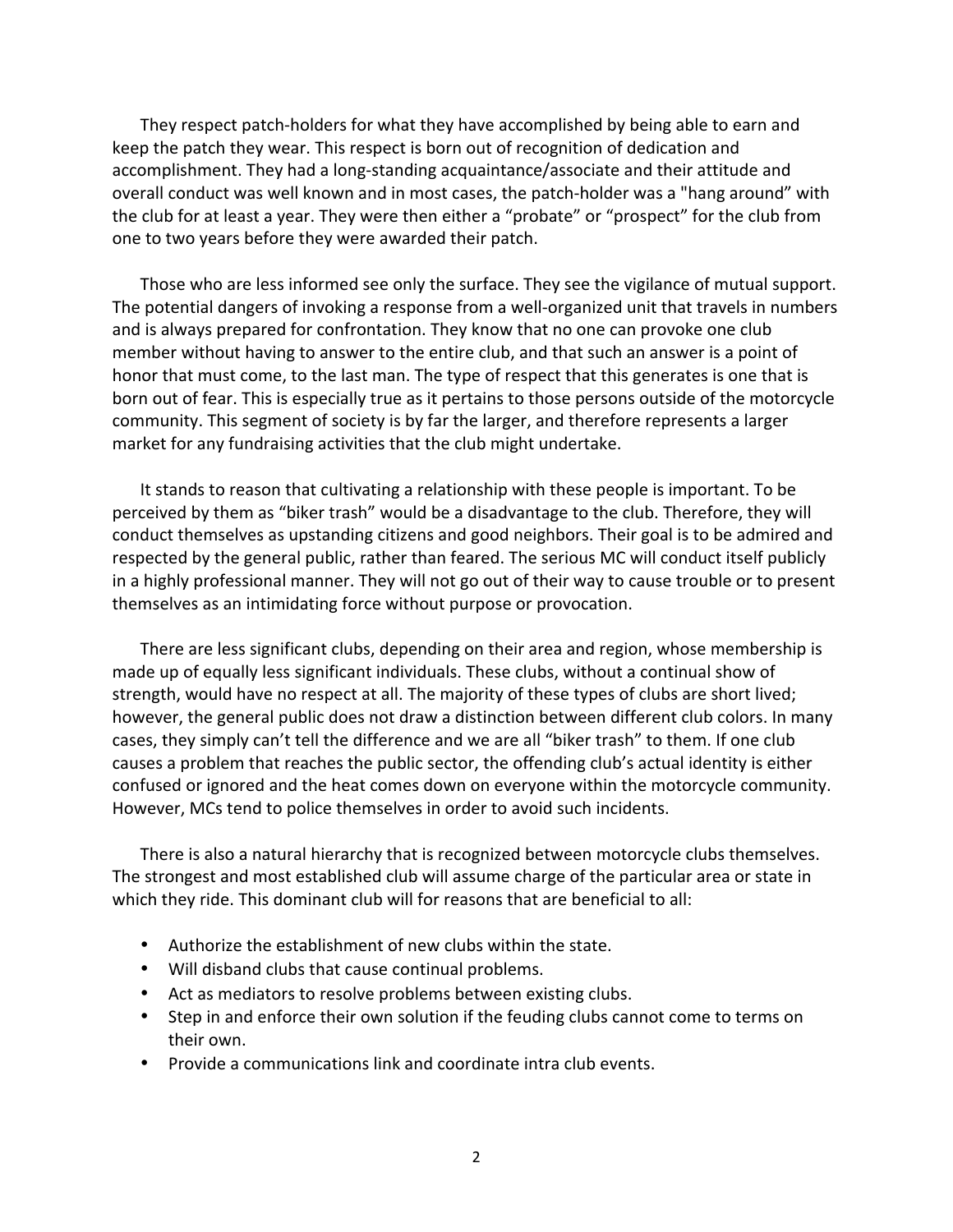• Call on the clubs within a state for additional support, if needed, when dealing with harassment or other external pressure.

It is also not uncommon for the dominant club of an area to select some of their prospects from the best of the ranks of the other clubs. In fact some clubs have been established with this sole purpose in mind. If it were not for the dominant club of a state taking this leadership position, clubs would not enjoy the luxury of putting their time and resources to the benefit of their individual brother or sisterhood. Nor would we enjoy the mobility and freedom of movement that comes with peace and order.

Within the MC itself, officers are elected to the traditional posts of President, Vice President, Secretary, Treasurer, Sergeant at Arms, etc. In addition, you will find the less traditional posts of Road Captain, Enforcer and War Lord. The Road Captain is responsible for the logistics of effectively moving the club from point A to point B. The Enforcer answers only to the President and sees that the President's orders are carried out. He will also be the one who travels if a problem has to be addressed at a distance. The War Lord is in charge of tactics and strategies in times of stress. In some instances, he is also responsible for the club's security issues. In most clubs, the positions of War Lord and Enforcer are combined and may carry the name of either

Of all the things in this person's life, their loyalty and commitment to the well-being of their club comes first, above family, friends, job, personnel possessions and personal safety. There is never, repeat never, any doubt or time spent on even considering which comes first. The only thing that approaches their commitment to the club is their commitment to their brothers. But even here, the interest of the club always comes before that of the individual. They know that their family can walk out on them without a second's notice; they can lose their job overnight, even for good; close friends come and go with time. But the club and their brothers or sisters will always be there for them. It is one of the few, if not the only thing, that can be counted on. They know this because they themselves are committed to always being there for them.

To be certain that this ethic and standard of attitude is carried by new members, they participate in conditioning, educating and at times testing the club's prospects or "prospective members." As such, before they allow another person to wear their colors, as a symbol of their mutual commitment, they will feel certain that the new member brings with them the same loyalty and dedication that they themselves display. They have the attitude that there are two types of people in the world: their brothers or sisters, and those who are a potential threat to the club. For this reason they will not discuss club related business, membership numbers, the club's movements or personal information about their brothers or sisters with anyone outside the club. Anything that could possibly be used by anyone to piece together an informative picture of the club is a very serious security issue.

Wearing a patch is more than getting together for good times. It is also getting together in bad times. It constitutes a lot of work.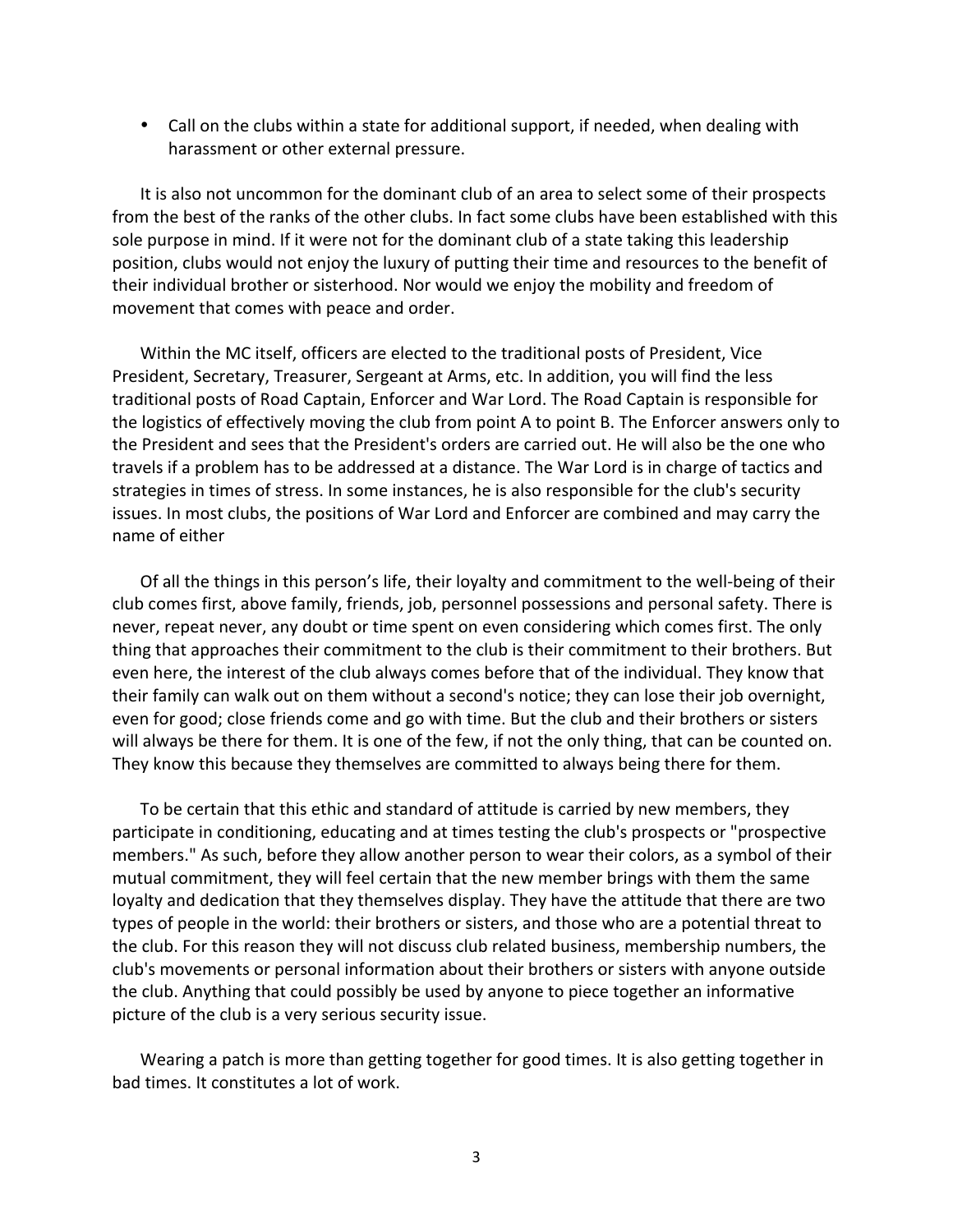It is committing yourself to a lifestyle in which you do not look for how your brothers or sisters might help you, but ways in which you can be of help to them. You always look to give, but never expect to receive.

Now all of this may sound very idealistic to you, and in some cases it is just that. But, it is an ideal that all clubs profess and are always striving to achieve in principle and practice. MC patch-holders are people too. They have good and bad days; they have jobs, families and normal everyday problems and concerns just like anyone else. There are those who no matter what you say or do, it will not be right with them. Just like with any group, you will find both good and bad. In closing, you should be aware of a "golden rule" of conduct that you should bear in mind while traveling in the motorcycle community circles: "If you give respect, you will get respect. If you show a lack of respect, act careless and irresponsible, you will definitely be treated accordingly!"

#### **Points to Remember**

1. Protocol and respect are primary rules when dealing with an MC patch-holder. If you are formally introduced to an MC patch-holder, make sure that you or the person doing the introduction know what association you belong to and if you are an officer and what position you hold. Under no circumstances should you interrupt to correct a mistake while that person is introducing you or while they are talking. Wait till the introduction is done, then politely introduce yourself correctly i.e. "Jim Smith, Combat Veterans Motorcycle Association, Any Town, USA," "John Johnson, Chapter Sergeant-at-Arms, Combat Veterans Motorcycle Association, Any Town, USA" or "Bob Williams, State Representative, Combat Veterans Motorcycle Association, Any Town, USA." Use your name and not your road name or nickname, these may come later.

- 2. Greet them as you would anyone else that you meet.
- Wait until the offer is made to shake hands.
- Always remove your glove before shaking someone's hand; it's just a basic form of courtesy.

However:

- Do not interrupt; wait for them to acknowledge you.
- Do not be offended or make a big deal if they do not offer to shake your hand. Many times they want to get to know about you and your club a little better before they will offer to shake your hand.

3. An MC patch-holder may not, and many times will not, acknowledge your wife or girlfriend, especially upon a first meeting and should not be considered disrespectful.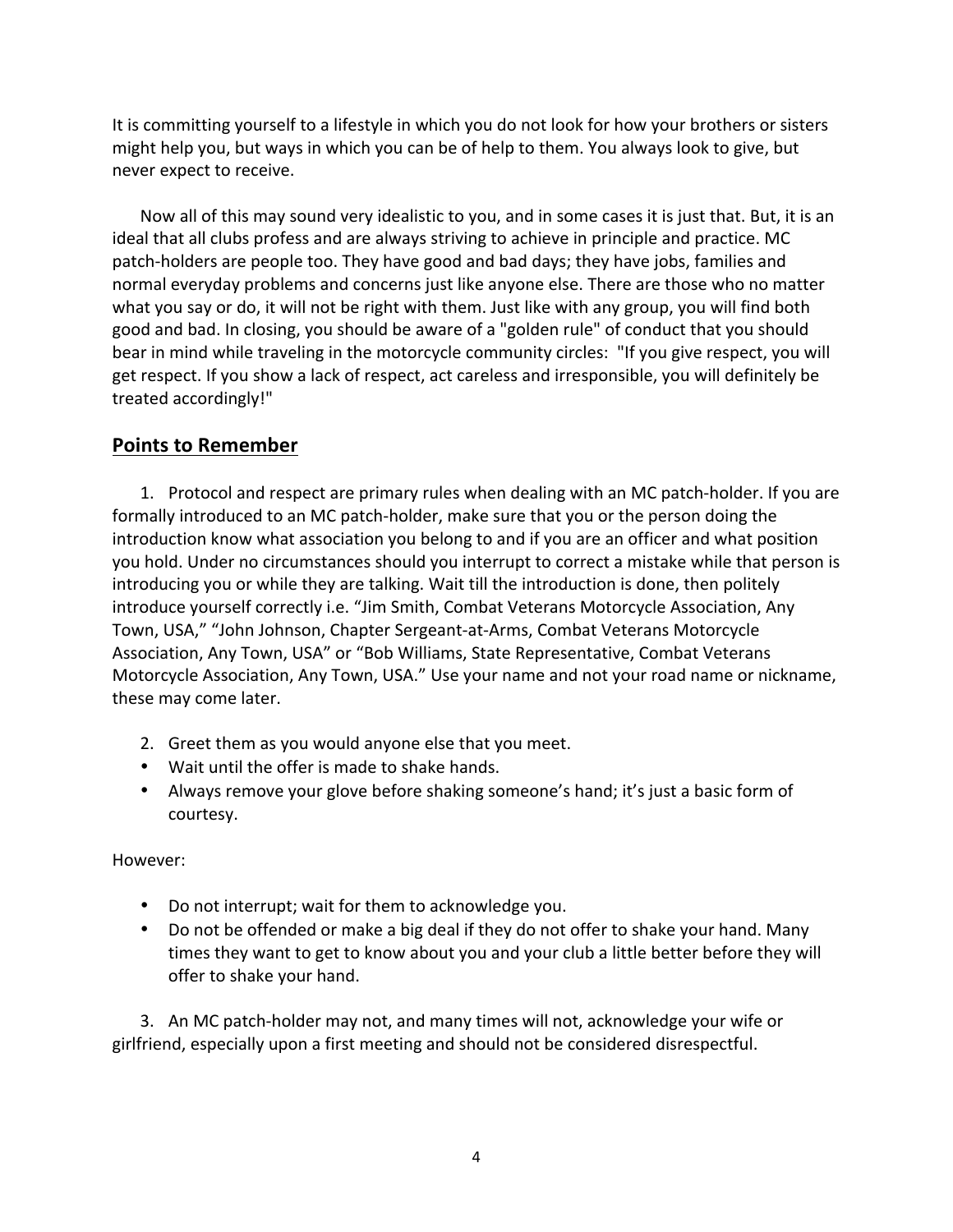4. In regard to women who are with a MC club, but not in the club, "Ol' Lady" is not a negative or derogatory term; it's just a slang term commonly used. In an MC, the "Property Of" patches show support for their man and the club that he is associated with.

5. "SHOW RESPECT." That's the top priority with them and is worth repeating!

6. Never be quick to walk up to a MC patch-holder in a public setting, even if you already know them or your groups are on friendly terms. If you want to greet them, walk up slowly and wait for them to acknowledge you. Do not interrupt when they are with other members. Wait until they acknowledge you first. Never touch them or put your arm around them like a buddy. Don't put your hand out to shake theirs; wait for them to extend their hand first. If for some reason you're not acknowledged, just keep walking.

7. If you need to discuss an issue with an MC, the correct way is to ask for a meeting. This should be done by the local Chapter Chain of Command, State or Regional Representatives going through the respective MCs Sergeant-at-Arms and requesting a sit-down.

8. Most clubs realize that the CVMA is not an MC but more like an RC. When approached, be aware that most patch-holders will want to deal with the local Chapter Chain of Command, State or Regional Representatives.

9. Always know where you are when speaking about an MC, and never say anything about them in public because you never know when that woman, man or kid in regular clothes standing near you might be one of them, a family member or a "support member." MC patchholders do not always wear their colors. By the time the story gets back to the dominate club in your area, it will have been changed many times over and could be blown up way out of proportion.

10. Anything said about an MC between CVMA members is our business only. If comments, even those said in a joking manner were to get out, problems could start. Discussion outside the privacy of the CVMA can start rumors, which could cause a lot of problems for not only the chapter, but also for other chapters in and out of the state.

11. If for some reason you have to discuss something while in public, take that person you need to talk to aside, keep your voice down, be aware of anyone coming within listening distance and say as little as possible so anyone else can't overhear it and misunderstand what you're talking about.

12. If anyone in your group knows an MC patch-holder, do not allow them to throw the club's name, the patch-holder's name, nickname or road name around like they are best friends ... even if you are. Many clubs consider that as a major disrespect to the whole club.

13. Watch where you wear your patch and it's just common sense to stay in numbers when wearing the patch.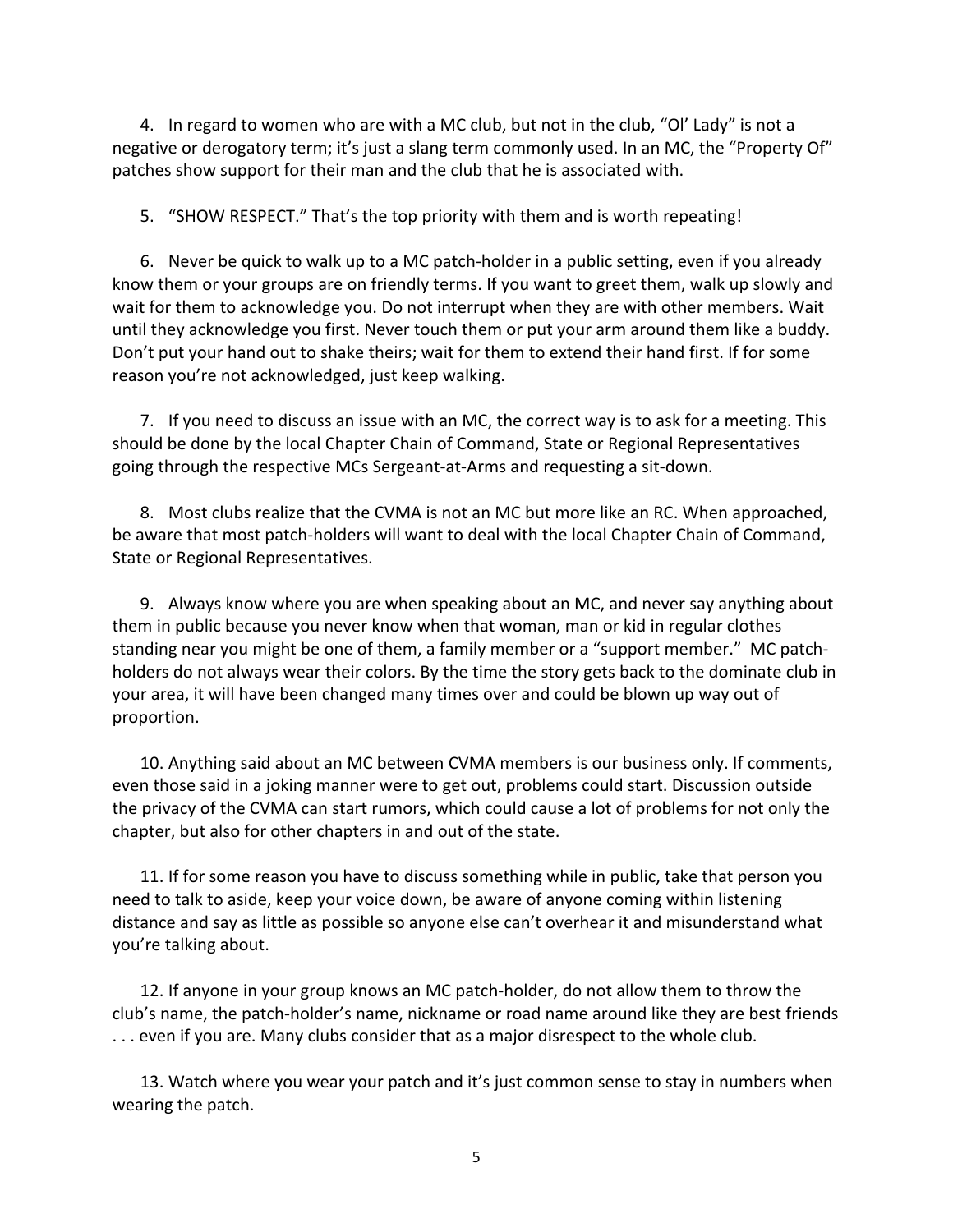Some MCs can be very territorial and some clubs don't see any difference between an Association, a RC and a MC, good or bad. If you are unsure of the areas or places normally frequented by MCs, find out from your local CVMA Chapter Officers. If you are planning on traveling and are concerned about what the situation may be in regard to the relationship with the local motorcycle clubs in the areas you'll be traveling through or staying in, your Chapter Officers should be able to find something out by contacting the Chapter, State or Regional officers in the areas you will be in.

14. You have to decide whether or not you want to show respect by going to any MC functions or if you want to avoid them all together. If you do choose to show respect and go, you can do this in a way that may make you feel more at ease by going to one of their support club functions instead of the top club's function (if they have a support patch then you're still indirectly showing the top club respect). But if you do go, then you also have to go to any rival clubs' function or you'll be telling everyone that the CVMA is not a "neutral association" as we have always stated. (Example: If you go to the Club A's function then you have to go to Club B's function, etc.) You have to decide how you want to stay neutral, by going or not going and you have to let all the other area chapters know if you're going too, so they're not in the dark and we can all stay on top of things.

It is equally important that you appreciate and understand that this "neutral association" works both ways. If, in addition to being a member of the CVMA, you are also a patch-holder of an MC, one of their support clubs or any other motorcycle group/organization, do not wear that club's back-patch, soft-colors or support clothing to a closed CVMA event, function or meeting. 

A better way to support them and still give the appearance of being a neutral association is to attend only "open to the public" events that an MC may be sponsoring. If you feel that you do want or need to go to a "limited event", then you'll have to go representing yourself as yourself, without wearing any patches identifying your affiliation to the CVMA. Remember, if you're wearing your CVMA patch or soft-colors, you are considered by everyone to be representing the CVMA. If anything were to turn sour, then the whole association could wind up with problems down the road. Also, once the rivals of that club you visited find out, and they will within a day or two, then they will see you as no longer being neutral and you could be considered a rival of theirs too.

15. Do not wear your CVMA patch into an MC clubhouse unless you have been invited for a "sit down" with the officers of the MC or have been invited as a CVMA Member, to attend a function there.

16. No Chapter Location Bars, territorial rockers, rocker patches or anything giving the appearance of a rocker (see "Rocker" in Glossary section) are to be worn with a CVMA backpatch. Additionally, no state flags, state images or state logos, which could be interpreted as claiming territory, are to worn on the front or back of the vest, jacket and soft colors.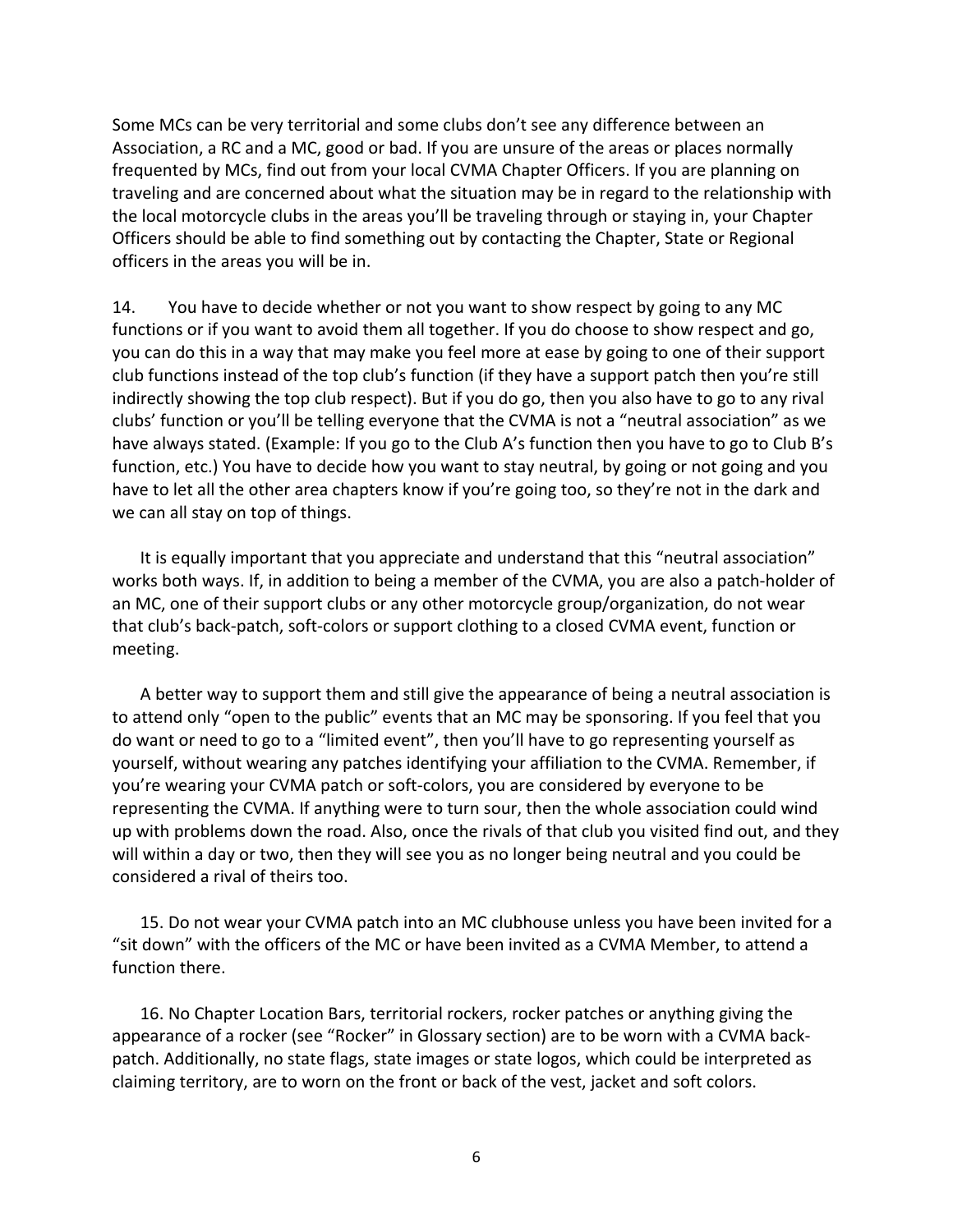Diamonds and/or any cube shaped patch that could be taken as a 1% MC (front and back), any % patch (2%, 3%, 99%, 100% etc. regardless of the shape) and/or rib/side rockers (worn on the lower front of the vest or jacket) will not be worn on the vest or jacket. "Property-Of" patches will not be worn with any CVMA back-patch. It's best to check with your Regional Representative, State Representative or Chapter officers to make sure of what is and is not acceptable in your region.

17. Appreciate the fact that certain flash patches represent a negative association or evoke imagery that may be detrimental to the CVMA and our mission. The majority of mainstream society views the pentagram, KKK, swastikas, SS lightning bolts, Norse runes, Nazi eagle, the three-sevens, the hammer & sickle and neo-Nazi symbols as being part of an extremist and/or racist organization. We are veterans, warriors and should represent ourselves as such to the general public and the motorcycle community.

18. Do not mix CVMA and MC colors and/or patches. CVMA and MC colors/support patches etc. are not to be worn together. Wearing the CVMA patch with anything identifying an MC could be seen as showing support for that MC. Confederation of Clubs (CoC) patches may be worn with the CVMA patch as it shows support for all member riding organizations.

19. The display of a Get-Back Whip on one's motorcycle while wearing any CVMA Backpatch is discouraged. This is due to the fact that certain color combinations in different regional locations are taken as a sign of support for a particular MC. If you must add a Get-Back Whip to your bike's persona, ensure that it is solid black which demonstrates a neutral stance. As there may be local statutes and/or ordinances governing their display/use, check with your Regional Representative, State Representative or Chapter officers to make sure of what is and is not acceptable in your region.

20. If someone from a MC requests that you remove your vest/patch, don't argue. The best response is: "No Problem" and politely take it off and let your local CVMA Chain of Command know which motorcycle club it was so they can deal with any potential problems. You normally will only get asked once.

21. If an establishment has a sign indicating "No Colors" the vest should be removed out of respect to the other clubs and the policy (some bars will not even allow soft colors or leathers), it's only respectful to honor the house rules. These establishments chose to discriminate against patch-holders, which is any biker who wears the back-patch of his organization. Anyone in the motorcycle community should boycott these establishments due to their blatant discrimination against bikers. An MC that honored these "house rules" would probably be deeply offended that you didn't. Remember that many establishments choose to have this policy and it applies to all clubs that wears any kind of patch; they do not distinguish between MCs, veteran's organizations or RCs. Also, be aware of the local MC hangouts and its best not to wear our CVMA patch into them without an invitation.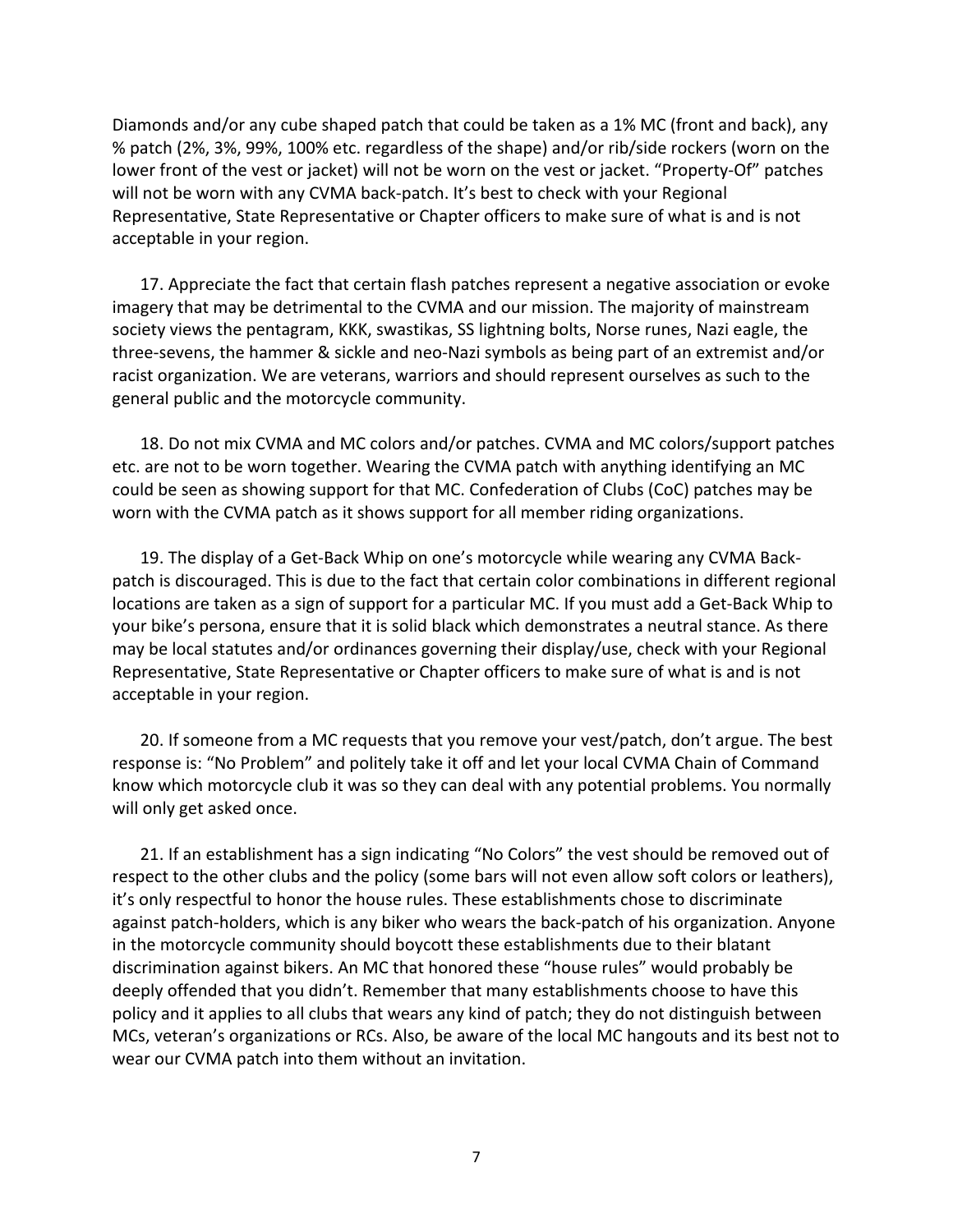22. Do not, under any circumstances, lie! You can decline to answer a question in a polite manner by saying something like, "That seems like association business, and I would like to refer that to one of our officers in order to get better information." Be prepared to answer questions about what your association is about. Such as:

- "We are the CVMA and we are not an MC and have no intention of ever trying to become a MC."
- "Our Patch is earned by being a United States Military Combat Veteran."
- "We pay small yearly dues that are used to benefit veteran issues."
- "All makes and models of motorcycle with a displacement of at least 500cc are welcomed in the CVMA."
- "We are a non-territorial association and wear nothing signifying territory."
- "We are a neutral association and do not wear any MC support patches."
- "Women riders are welcomed as full members if they have served in harm's way in one of our military branches."

#### Additionally:

- Do not offer telephone numbers, e-mail addresses, forum links or web sites, it's better to refer them to your local CVMA Chain of Command.
- Do not discuss or brag about how large the local or national membership is.
- Do not volunteer association information but if you are asked a question about your chapter, answer it if you can. If they start asking questions about the number of members or the National organization, refer them to your local CVMA Chain of Command.

23. Do not touch or sit on a MC patch-holder's bike unless invited to do so. Do not expect the invitation.

24. An MC probate and/or prospect can usually be identified by the back patch they are wearing. There are many different ways motorcycle clubs identify prospects. They can have the rockers without the main patch. They can actually have a patch saying "PROSPECT". Some do not wear any patch, because all the specific clubs patch-holders know who they are. You want to treat them or even someone you suspect is a probate or prospect the same way you would treat a full-patch member - with respect and courtesy.

25. Be aware of the behavior and attitude of the other CVMA members who are with you (especially if anyone has been drinking) at events. If necessary, try to take action to avoid problems before they happen. For example, if someone appears to be getting too angry, loud or possibly disrespectful, take them aside or suggest going somewhere else until things settle down. You could also let your local CVMA Chain of Command know about the situation. If an incident should occur in spite of your best efforts when no Chapter Officers are present, make sure to let them know as soon afterward possible.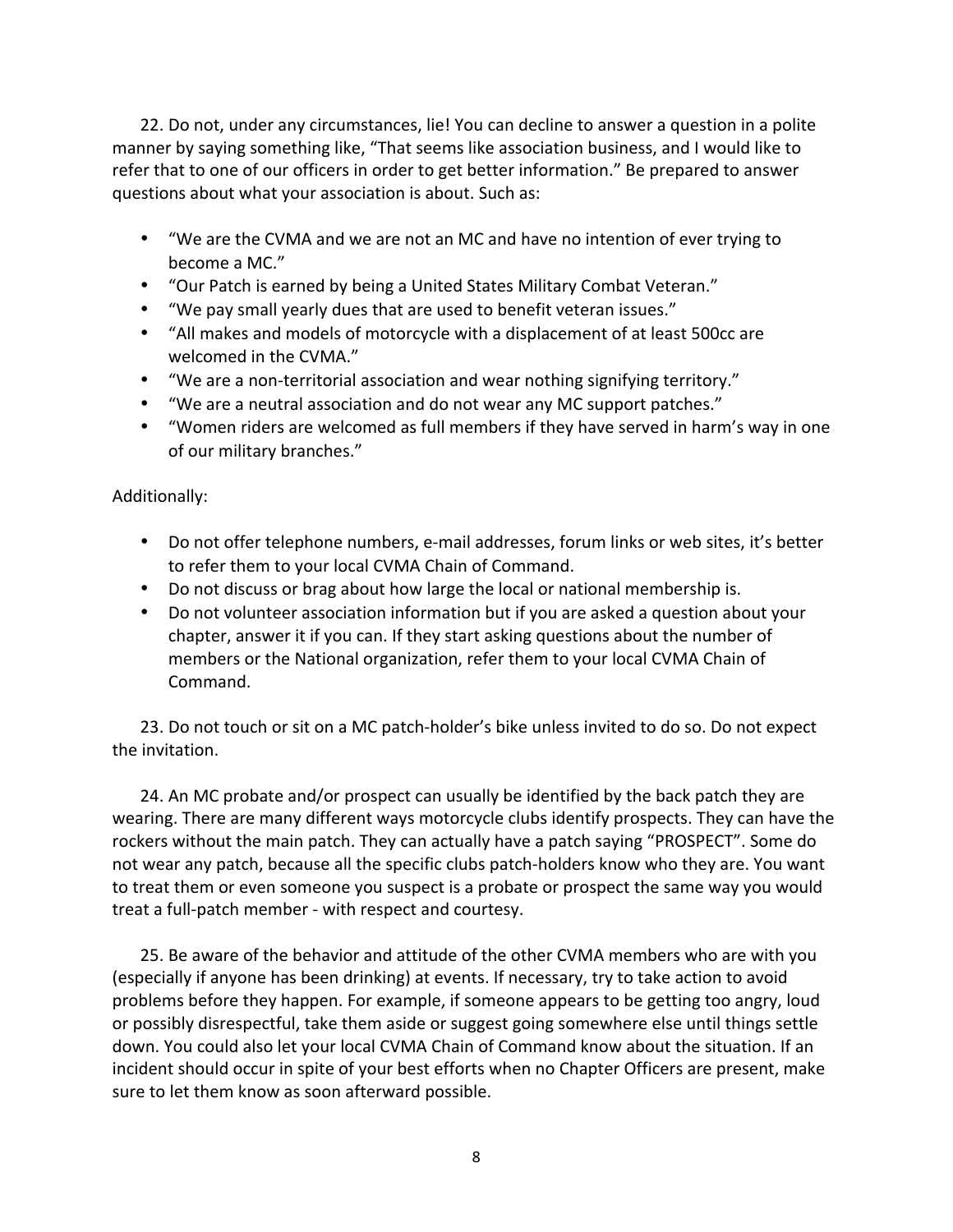If no club officers happen to be there, then all of the CVMA members that are there need to make the attempt to take that person aside, and strongly suggest that the offending CVMA member go somewhere else to settle down.

26. Have absolutely no doubt that an MC is serious and many have been known to physically educate a person who shows disrespect or displays a bad attitude.

27. Be aware that problems created in one part of the country by a CVMA member or issues with the CVMA in one area have the potential to affect CVMA members in other areas and states.

28. The term Brother or Bro has special meaning to an MC patch-holder; do not call a patchholder Brother or Bro. Their Brothers are fellow patch-holders and those that have earned that term.

29. Never use the term "outlaw club" when speaking to any member of any MC.

30. Don't ever touch any part of another club member's colors, which includes the vest or jacket it's sewn on. That is considered a serious form of disrespect, which could cause them to aggressively educate the un-informed.

31. While in public places, always conduct yourself with the CVMA in mind. Remember that whatever you do, people will remember  $\dots$  good or bad.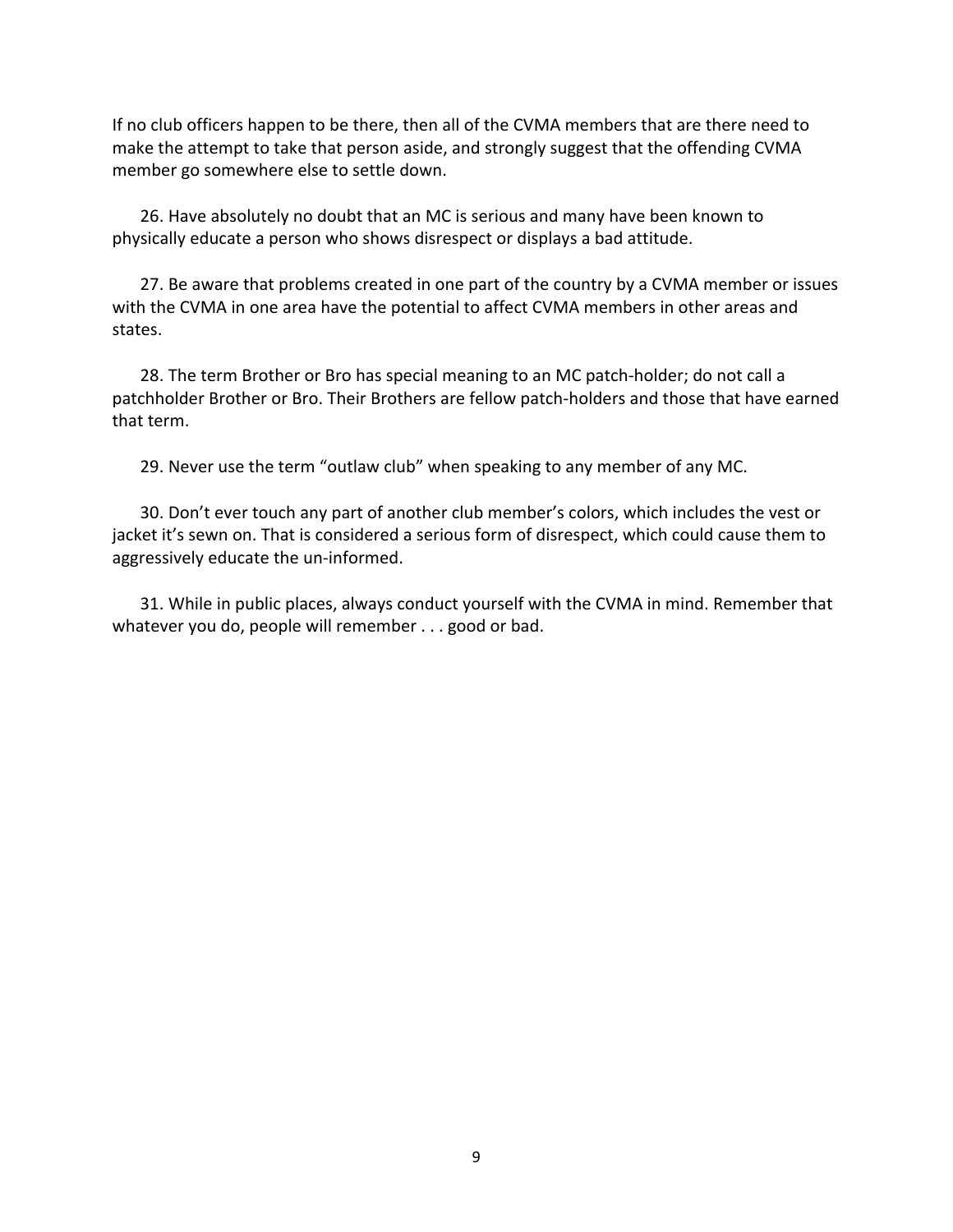### **Appendix A**

#### **Glossary**

**AMA** - American Motorcycle Association. Founded in 1924, the association focuses on motorcyclists' rights and safety related issues.

**ABATE** - An organization started by EasyRider Magazine to fight against discrimination toward motorcyclists, mostly helmet laws originally. Once represented American Brotherhood Against Totalitarian Acts. Now ABATE has many other names from state to state such as American Brotherhood (or Bikers) Aimed toward Education. Now fighting rights many issues well beyond helmet laws, and often helping charities.

**Back-Patch** - The official "attire" of MCs usually consisting of a sleeveless denim or leather vest with a club patch sewn on the back. See 1, 2 and 3-Piece Patch.

**Chain of Command** - The CVMA chain of command is a two-way line of authority and responsibility along which communications are passed within the Association. It is essential that clear reporting relationships exist between the appointed/elected members who are responsible for communicating information, providing direction and delegating authority and responsibility. 

**CoC** - The Confederation of Clubs stated mission is to facilitate unity within the motorcycle community. The CoC exists to bring communication through clubs, improve the motorcyclist image, support legislation for the betterment of motorcycling and allow clubs to come to a neutral spot where issues can be discussed. They monitor and protect the rights of biker in the court system. In some areas the CoC may also be a sanctioning body for new or probate clubs in that region.

**Colors** - Colors are the insignia worn by individuals of a specific organization to identify membership. Club patches have been worn by many different groups but have become largely synonymous with MCs. Colors are considered to represent "significant markers of the socialization" of new members to clubs, rank and present a dominant symbol of identity and marked with related symbolism. The primary symbol being of the "back-patch" which is the clubs' colors. Wearing such clothing is referred to as "flying one's colors." Wearing your Colors as the operator or passenger of an automobile is viewed as a sign of disrespect.

**Cube Shape** - An oblique-angled parallelogram having four equal sides with four 90° angles and displayed with the diagonal line from one corner to the opposite corner oriented vertically (see example below).

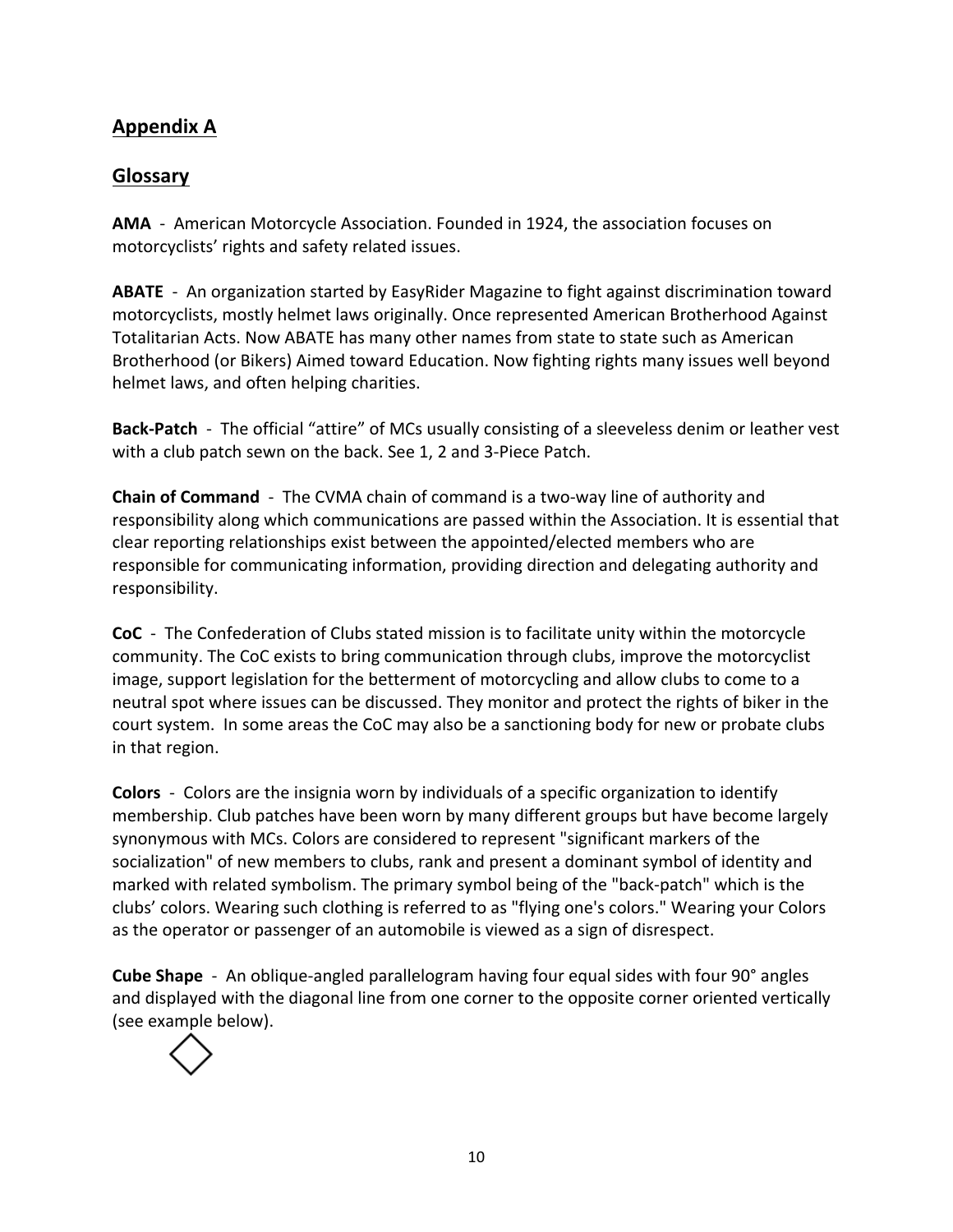**Cut** / Cuts - A denim jacket with the sleeves cut off (that's why it's called a "cut") with the club's colors sewn on the back. It may also be a leather vest or jacket.

**Diamond Shape** - An oblique-angled parallelogram having four equal sides with no 90° angles and displayed with the longest diagonal line from one corner to the opposite corner oriented vertically (see example below).

**Dominant Club** - An MC that exerts an overwhelming governing influence over the motorcycle community within a specific region/state. Dominate clubs have a vested interest in ensuring that undue attention is not focused upon the biker activities within their territory

**Flashes Patch** - Generic patches usually sold at swap meets and shops.

**Freedom Fighter** - An MRO member dedicated to preserving or gaining our rights.

**Get-Back Whip / Whip / Cracker** - A hand-braided, full grain leather whip with a rope core that can be attached directly to a quick release (aka – panic snap). It hangs from either the brake or clutch lever of a motorcycle, usually on the side of the rider's dominant hand. Today, whips are used mainly for aesthetic reasons but, like most things, they have a story of their own. Get-Back Whips were usually made with the 1% MC colors and, besides showing club support, could be quickly released and used to swing at anything that was causing a threat to the biker, hence the name "Get-Back Whip. Due to their construction and classification as a "Slugshot Weapon," a large number of states have statutes or ordinances governing them. The range of enforcement, depending on the state and circumstances, includes monetary fines to the possibility of jail time and it can be either a misdemeanor or a felony.

H.O.G. - Harley Owners Group.

**Independent Rider** - Someone not affiliated with any club or group, but normally a part of the biker community and culture.

LEO - Law Enforcement Officer/Official.

**MC** - Motorcycle Club.

**MM** - Motorcycle Ministry.

**MRO** - Motorcycle Rights Organization. An organization such as ABATE, BOLT, Motorcycle. Riders Foundation or American Motorcycle Association. Having as part of their agenda to protect the rights and freedoms of motorcyclists. Overseas MAG and FEMA are the biggest MRO's.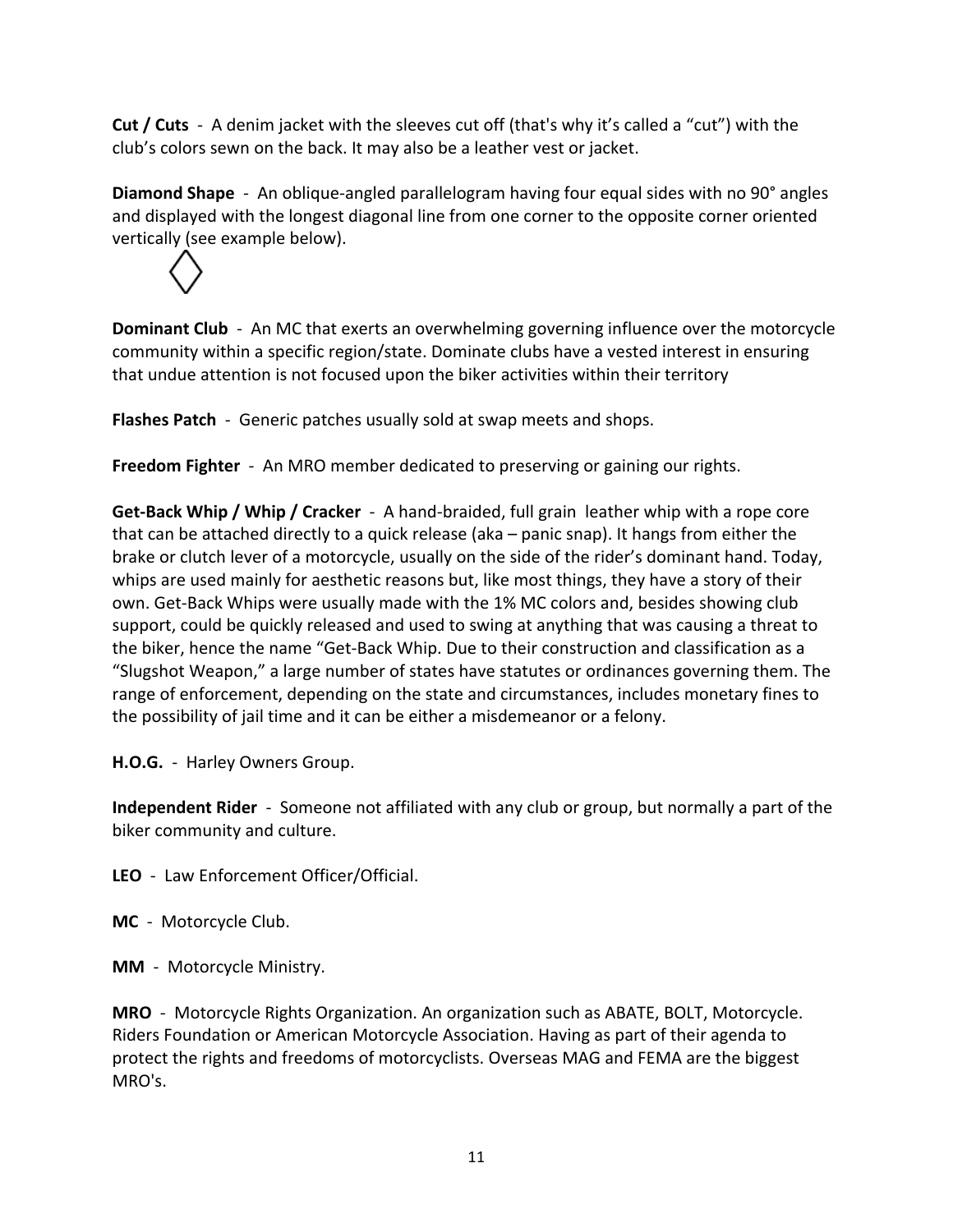**MSF** - Motorcycle Safety Foundation.

**NCOM** - The goal and purpose of The National Coalition of Motorcyclists (NCOM) is to assist all motorcycle organizations and individual riders with legal, legislative and other motorcycling issues. The Coalition will not dictate to any organization, but will be available to assist NCOM member groups through such free services as legislative assistance, nationwide information network, public awareness programs, safety projects, loan program and biker antidiscrimination legal and legislative assistance.

**Nomad** - A Nomad in an MC has authority delegated by the National President to enforce club rules and behavior. Most club members wear a territorial rocker (i.e., the bottom patch on the back of the jacket or vest) which signifies what city or state their chapter is located in. A Nomad's territorial rocker, however, will simply say "Nomad". This means that they hold no particular allegiance to a specific club chapter, but should be respected and accepted club wide. For example, if the National President had a problem with a specific club chapter, he might dispatch a group of Nomads to visit the chapter. The Nomads would then observe the chapter and advise the members of any problems the National President may have. If the infractions were not corrected, the Nomads might then have the authority to correct the problem. Since the Nomads are not official members of a specific club chapter, they must be received, housed and fed by any chapter where they may currently be located. They are essentially members of all chapters. There is no such designation for anyone within the CVMA.

**Ol' Lady** - A non-derogatory term used within the motorcycle community for a female companion, wife or girlfriend.

**OMC** - Outlaw Motorcycle Club was originally the term designated a motorcycle organization that was not a chartered member of the AMA. Today, the term defines any club that has a 3piece patch. By definition, all 1% clubs are outlaw motorcycle clubs, but not all outlaw motorcycle clubs are 1% clubs.

**Out in Bad Standing / Out Bad** - A term for a club member whose membership has been terminated by his club. This is typically because they have violated club protocol and/or broken established rules. The brand is used to keep former members from joining other MCs. Anyone who has been deemed "out in bad standing" should be ostracized and shunned by the entire motorcycle community. Any association and/or connection with someone who is "out in bad standing" is a sign of disrespect to this individuals former club and may be appropriately dealt with.

**Patch** - The club colors of any MC. A patch can be the entire vest with the colors sewed on it or in can just refer to the club colors by themselves.

**Patch-holder** - A member of an MC who wears the distinctive club patch(s) on his jacket or vest.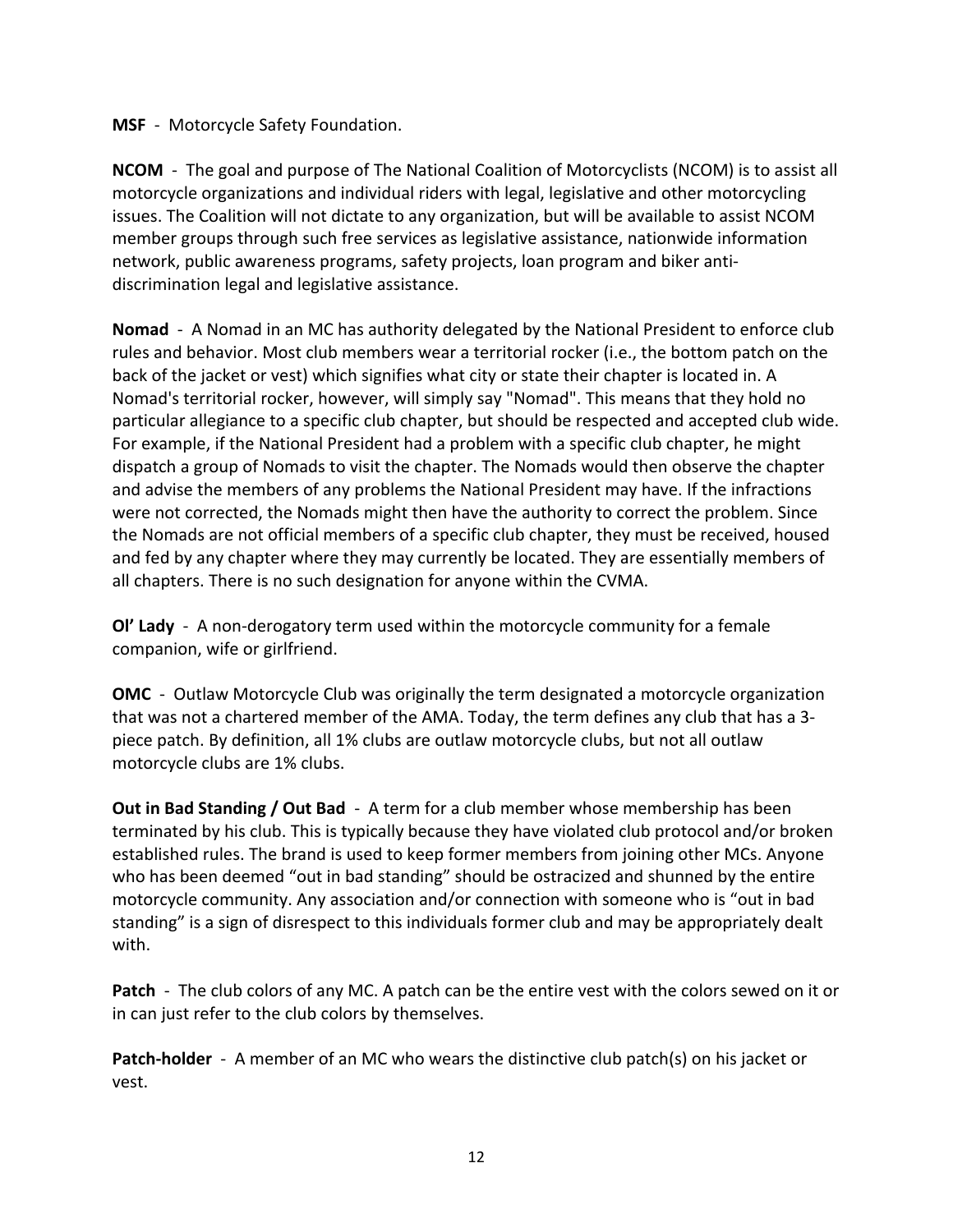**"Property Of" Patch** - A patch used in motorcycle cultures to patch predominantly female members who do not qualify for membership in the organization, and to identify the relationship between a member and his wife or girlfriend. Referred to as "Ol' Ladies" and other regional labels, they are extremely popular within 1% MCs.

**RC** - Riding Club.

**Rags** - Also used to refer to colors. In some areas it's used only when referring to a woman's colors.

**Road-Name** - Also known as handle or nickname. Name given to someone by his Brothers/Sisters/friends. Usually given after some kind of incident or something they would associate with that person.

**Rocker** - A Rocker is defined as any item, including but not limited to, a patch, direct embroidery, direct printing, sublimation, heat transfer, iron-on or hand drawn rendered in the shape of an arc, either upward or downward. Part of MC colors which usually designates geographic location, territory or MC position/rank.

**SMRO** - State Motorcycle Rights Organization. Same as a MRO except defined by the state they operate in that respective state. Such as ABATE of Ohio, ABATE of MN, BOLT of CA, ABATE of CA, TMRO, ABATE of PA. Most often associated with National MROs such as AMA and MRF. However working on a state level, with state government to protect motorcyclist's rights and freedoms. Many meet at MRF and AMA functions to discuss issues, strategies, and other helpful information.

**Soft-Colors** - A T-shirt, sweat shirt or any article of clothing with the club's colors or logo printed on the back. Keep in mind that if you're wearing CVMA patch designs, images or logos you are representing the CVMA.

**Turn Your Back** - To completely disassociate from a person or club.

**US Defenders** - The US Defenders are composed of members from every state CoC and their COIR representatives. The US Defenders program is not a Motorcycle Rights Organization (MRO) but manageable units of MCs and Independent Riders manpower. They stand ready to implement and support motorcycle rights organizations and other organization's "Call-to-Actions" that are identified as falling within each CoC's agenda.

**XXF-FXX / XXFOREVER - FOREVERXX** - Patch worn by MC members to represent their total commitment to the club and every other member of that club. (XX stands for the name of the club).

**1%er / One-percenter** - As the "legend" goes, the term 1% comes from the annual AMA Gypsy Tour event and races on July 4, 1947, in Hollister, California.